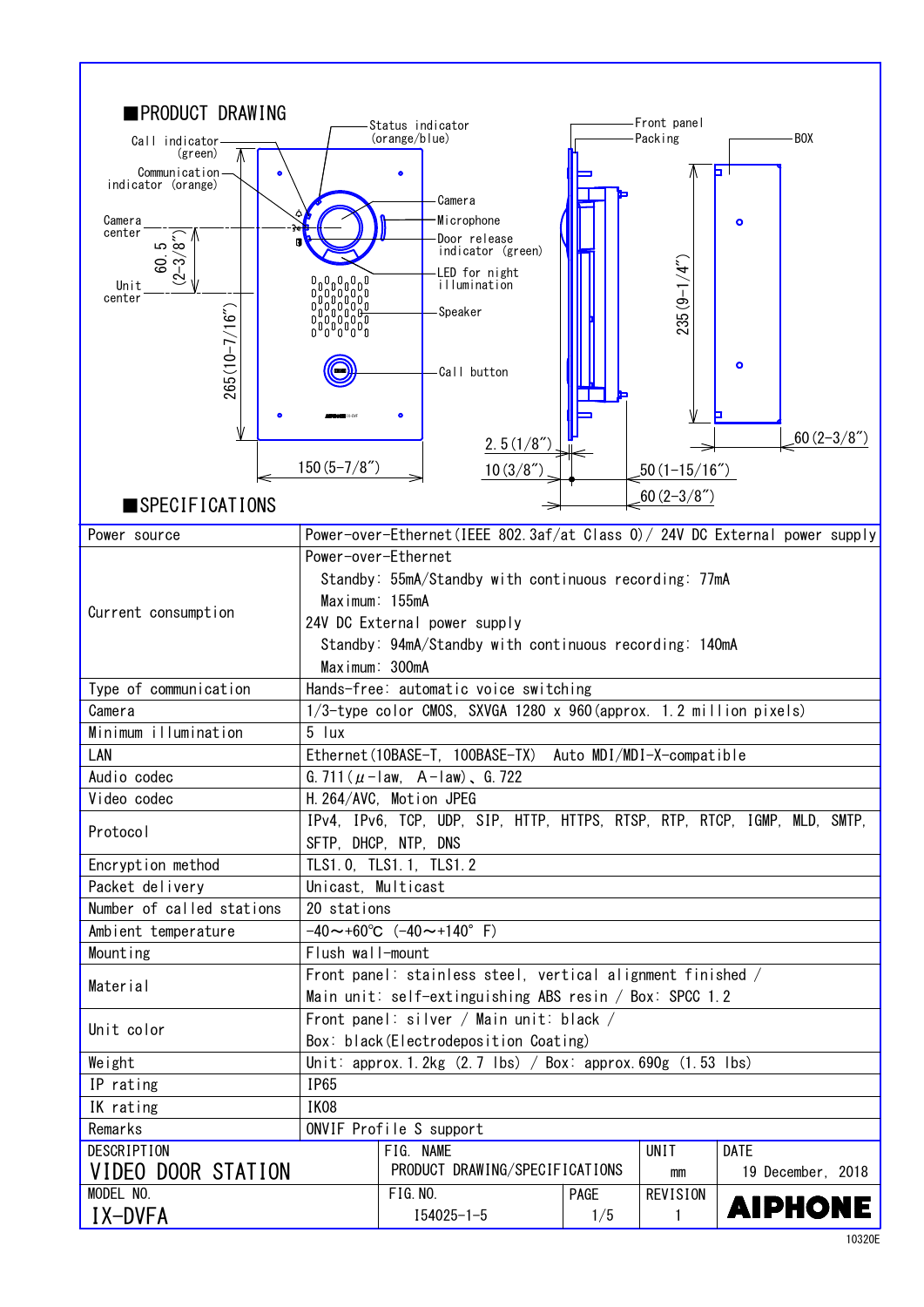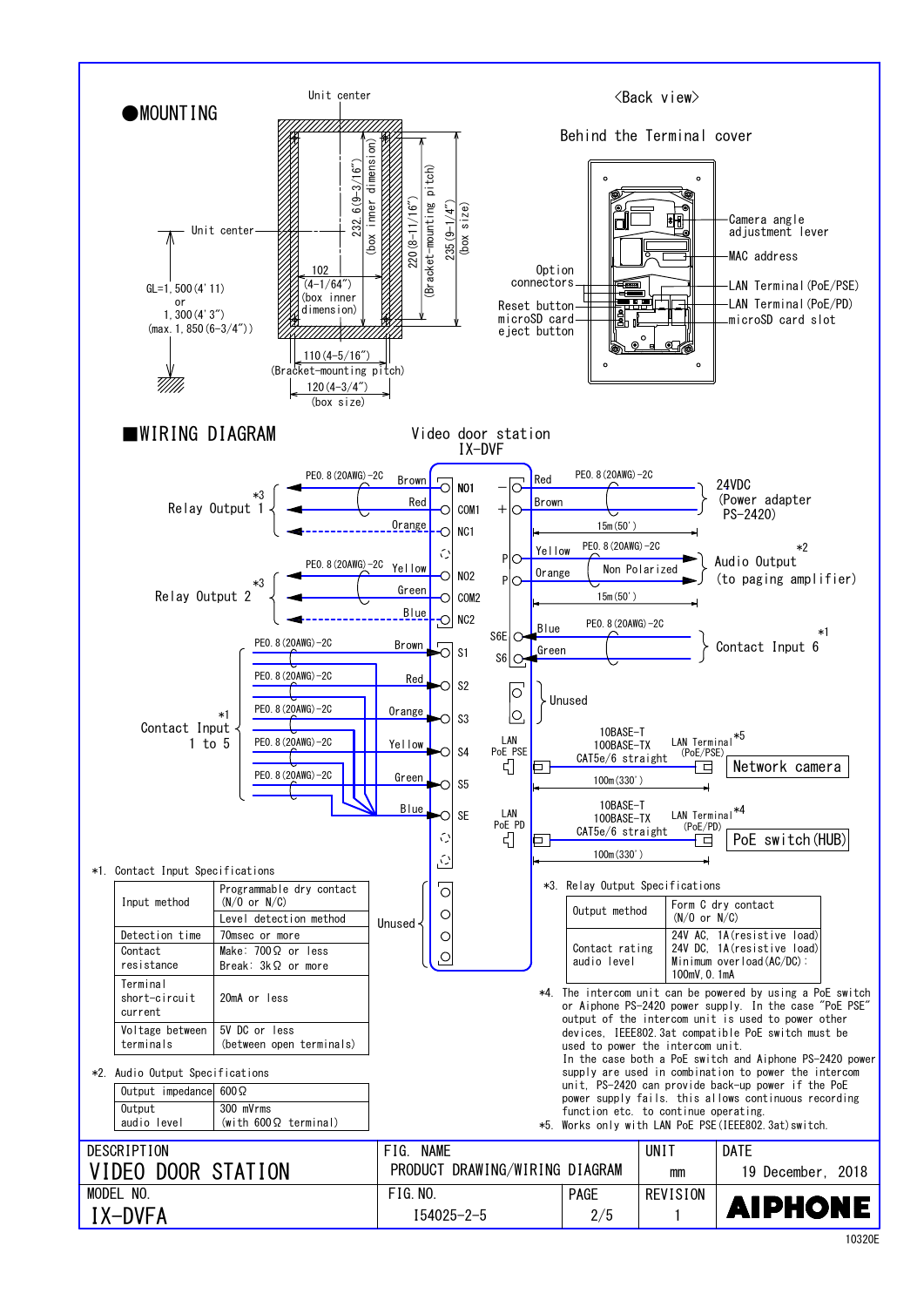## ■RESTRICTIONS

- A PoE-compatible switch must be used as the switch (hub) for station connection.
- Video door station's ONVIF video system can only be accessed by one 3rd party product at a time. Multiple simultaneous connections not possible.
- A computer is required to make system settings. transferred to IX Support Tool. The IX Support Tool is recommended for system settings IX system can be configured in one of the two methods, "IX Support Tool" application or Web browser. Once the system has been configured through a browser, the settings cannot be management.
- Do not cover the moisture escape holes with caulking seals. ●
- While updating the System settings, stations unavailable.
- Avoid installing This station in the following locations; ●







At the entrance where background is sky in upper floors of Condominiums, etc.

The background of the standing caller's is white wall.

Where the standing location is strongly sunlit.

● In order to audio or video record, the following microSD memory card (market goods) compliant with SD standard is necessary.

| †andar      | <b>Japacity</b>         | - -<br>System<br>ہ ا<br>ັບ         | $\sim$<br>Classes<br>Speed |
|-------------|-------------------------|------------------------------------|----------------------------|
| <b>SDHC</b> | 4GB<br>32GB<br>up<br>to | <b>FITOO</b><br>- 0<br><b>AIJL</b> | C10                        |

## ■RESTRICTIONS ABOUT THE NETWORK

- When connecting via the Internet (global IP networks), VPN Service is necessary.
- We do not recommend using a wireless communication such as wireless LAN as it may not operate correctly due to security issues or communication speed delays.
- For IPv4 Address with DHCP, due to the architecture of the IX system, DHCP configuration is only recommended for network environments utilizing managed (static) IP address leasing.
- For stateless IPv6 Address, do not change the prefix of the device so that it cannot transmit Router Advertisement (RA).
- only recommended for network environments utilizing managed (static) IP address leasing. ● For IPv6 Address with DHCP, due to the architecture of the IX system, DHCP configuration is The DUID of the device: 00030001 + MAC address
- Depending on the network environment and computer, prior arrangements and setup operations involving the network administrator might be necessary.
- Depending on the network environment, operation delay might occur. ●
- lower frame rates, or other loss of correct operation might occur. • Depending on the network environment or other factors, audio or video dropout, delays,
- The protocols used by this system must be supported. ●
- The network bandwidth required by each device when communicating are as follows. G.711  $\cdot$  G.722 : 64kbps x 2(in communication), 64kbps x stations(on page) H.264:64kbps - up to 2048kbps(When communicating with 3rd party product supporting ONVIF, 32kbps to 8192kbps)
- IPv4 and IPv6 cannot be mixed in the same system.
- IGMPv3 or MLDv2. When using multicasting for video, or audio, use in an environment that does not reject ●

| DESCRIPTION        | <b>NAME</b><br>FIG. |             | UN I     | DATE                   |
|--------------------|---------------------|-------------|----------|------------------------|
| VIDEO DOOR STATION | <b>RESTRICTIONS</b> |             | mm       | 2018<br>19<br>December |
| NO.<br>MODEL       | FIG. N0.            | <b>PAGE</b> | REVISION |                        |
| $IX-DVFA$          | I54025-3-5          | 3/5         |          | <b>AIPHONE</b>         |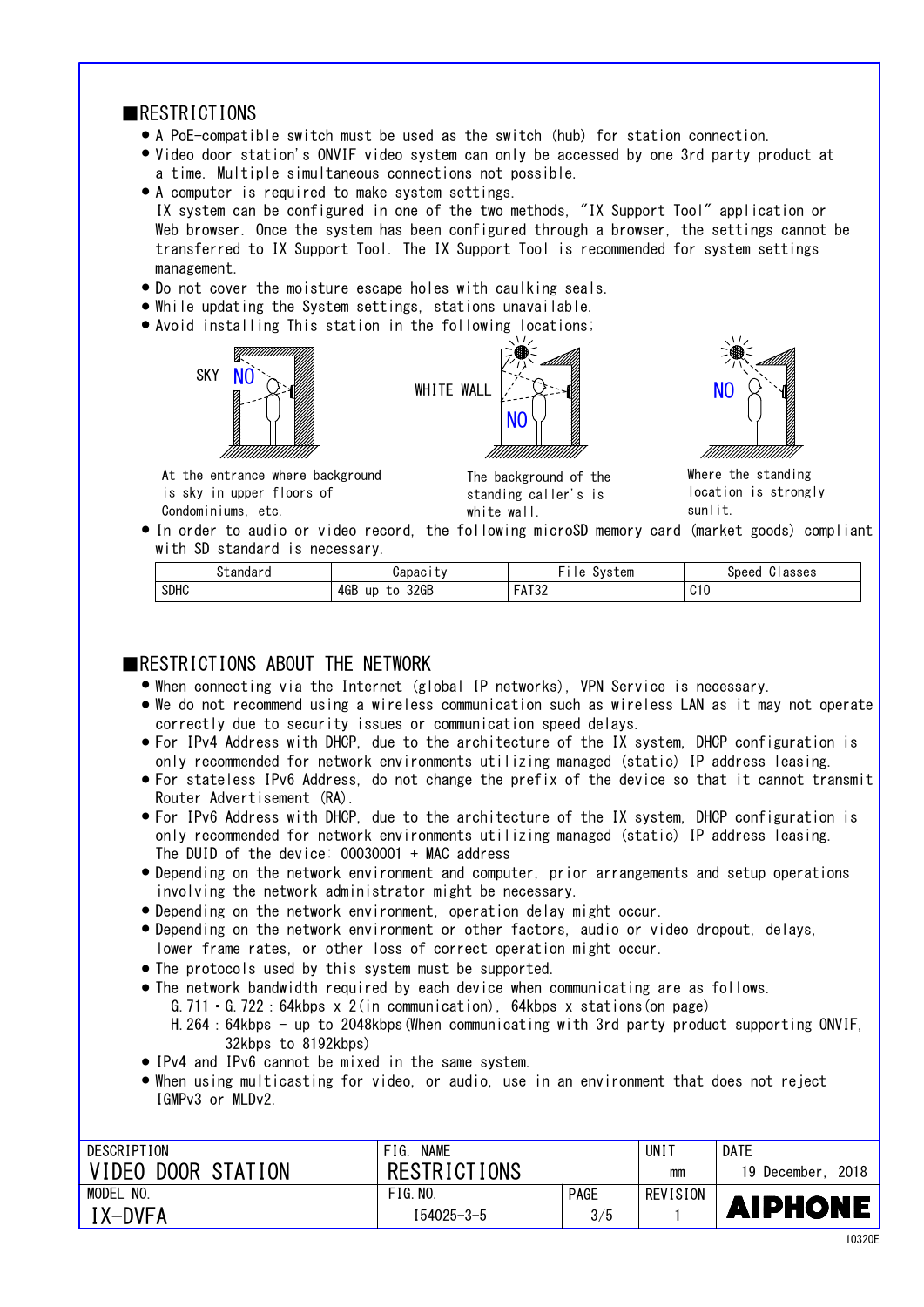| <b>■FUNCTIONS</b>                                                                                                                                                                                                                                                                                                                                                                 |                                                                                                                                                                                                          |                                                              |                                                                                   |                                                                  |  |
|-----------------------------------------------------------------------------------------------------------------------------------------------------------------------------------------------------------------------------------------------------------------------------------------------------------------------------------------------------------------------------------|----------------------------------------------------------------------------------------------------------------------------------------------------------------------------------------------------------|--------------------------------------------------------------|-----------------------------------------------------------------------------------|------------------------------------------------------------------|--|
| $\bullet$ Calling<br>Group Call: Make an outgoing call to all stations that belong to the selected group.<br>Contact input call: Make an outgoing call to all stations that belong to the selected Contact input<br>call group.                                                                                                                                                   |                                                                                                                                                                                                          |                                                              |                                                                                   |                                                                  |  |
| • Answer function<br>Answering a call: When incoming a call or page, answering with Call button. (Requires setup.)<br>· Audio or video recording function<br>Audio or video recording: Record audio and video to a microSD card at the start of or during a call.<br>Audio or video playback: Play an audio or video recording saved to a microSD card on a computer.<br>• Paging |                                                                                                                                                                                                          |                                                              |                                                                                   |                                                                  |  |
| Incoming a page.<br>• Option Input                                                                                                                                                                                                                                                                                                                                                |                                                                                                                                                                                                          |                                                              |                                                                                   |                                                                  |  |
| Calling: Group Call                                                                                                                                                                                                                                                                                                                                                               | The following functions can be assigned to each of the six option inputs.                                                                                                                                |                                                              |                                                                                   |                                                                  |  |
| API: Send API command by option input.                                                                                                                                                                                                                                                                                                                                            | Answer operation: Answer a call and page by option input.<br>Relay Latch Reset: Reset the "Latch Output" in operation.                                                                                   |                                                              |                                                                                   |                                                                  |  |
| • Relay Output<br>The following functions can be assigned to each of the two relay outputs.<br>Status output: Make a relay output in status of Outgoing a call/Communication.<br>External Audio Output: Trigger a relay output for operating PA amplifier when audio output from<br>Audio Output terminal.                                                                        |                                                                                                                                                                                                          |                                                              |                                                                                   |                                                                  |  |
|                                                                                                                                                                                                                                                                                                                                                                                   | Door Release: Trigger a relay output when receiving an unlocking instruction.<br>Option Relay Control: Trigger a relay output when receiving making an relay output instruction from<br>another station. |                                                              |                                                                                   |                                                                  |  |
| • Audio output                                                                                                                                                                                                                                                                                                                                                                    | Output receiving audio of communication or paging to paging amplifier.                                                                                                                                   |                                                              |                                                                                   |                                                                  |  |
| $\bullet$ Others                                                                                                                                                                                                                                                                                                                                                                  | IP-PBX integration: IX System can integrate with IP-PBX *.                                                                                                                                               |                                                              |                                                                                   |                                                                  |  |
| Make, receive, transfer calls, answer visitors, and release doors.<br>Emails and telease duors.<br>Send emails: Emails can be sent to pre-registered email addresses when triggering events occur.<br>Transmitting video through ONVIF: View Video from Door Station camera with a 3rd party product<br>supporting the ONVIF specification.                                       |                                                                                                                                                                                                          |                                                              |                                                                                   |                                                                  |  |
| Chime: Play message data following a preset schedule.<br>$\bullet$ Indicators                                                                                                                                                                                                                                                                                                     |                                                                                                                                                                                                          |                                                              |                                                                                   |                                                                  |  |
| Name                                                                                                                                                                                                                                                                                                                                                                              | Status *1                                                                                                                                                                                                |                                                              | Description                                                                       |                                                                  |  |
|                                                                                                                                                                                                                                                                                                                                                                                   |                                                                                                                                                                                                          | Booting<br>Device error, startup error                       |                                                                                   |                                                                  |  |
|                                                                                                                                                                                                                                                                                                                                                                                   | Orange flashing                                                                                                                                                                                          | Communication failure                                        |                                                                                   |                                                                  |  |
|                                                                                                                                                                                                                                                                                                                                                                                   |                                                                                                                                                                                                          | Updating Firmware                                            |                                                                                   |                                                                  |  |
|                                                                                                                                                                                                                                                                                                                                                                                   |                                                                                                                                                                                                          | Mounting/unmounting microSD card                             |                                                                                   |                                                                  |  |
| Status indicator                                                                                                                                                                                                                                                                                                                                                                  |                                                                                                                                                                                                          | Initializing                                                 |                                                                                   |                                                                  |  |
|                                                                                                                                                                                                                                                                                                                                                                                   | Blue light                                                                                                                                                                                               | Standby                                                      |                                                                                   |                                                                  |  |
|                                                                                                                                                                                                                                                                                                                                                                                   |                                                                                                                                                                                                          | Call destination busy                                        |                                                                                   |                                                                  |  |
|                                                                                                                                                                                                                                                                                                                                                                                   | Blue flashing                                                                                                                                                                                            | Incoming call<br>Incoming paging                             |                                                                                   |                                                                  |  |
|                                                                                                                                                                                                                                                                                                                                                                                   |                                                                                                                                                                                                          | When being monitored (Depends on setting)                    |                                                                                   |                                                                  |  |
| Call indicator                                                                                                                                                                                                                                                                                                                                                                    | Green flashing                                                                                                                                                                                           | Outgoing calling                                             |                                                                                   |                                                                  |  |
| Communication indicator                                                                                                                                                                                                                                                                                                                                                           | Orange light                                                                                                                                                                                             | In communication                                             |                                                                                   |                                                                  |  |
| Door release indicator                                                                                                                                                                                                                                                                                                                                                            | Green flashing                                                                                                                                                                                           | Door releasing *2                                            |                                                                                   |                                                                  |  |
| *1. The flashing pattern varies depending on the state of video door station.<br>*2. This flashes when the electrical lock connected to this station is released.<br>If the door release timeout is set to 3 seconds or less, it will flash at a 3 second interval.                                                                                                               |                                                                                                                                                                                                          |                                                              |                                                                                   |                                                                  |  |
| IIMAGING RANGE AND MOUNTING LOCATION                                                                                                                                                                                                                                                                                                                                              |                                                                                                                                                                                                          | Camera angle $-8^\circ$<br>If lower due to a level           |                                                                                   |                                                                  |  |
| Vertical <sub>Camera angle O°</sub>                                                                                                                                                                                                                                                                                                                                               | Camera angle $+13^\circ$                                                                                                                                                                                 | difference                                                   |                                                                                   | Horizontal                                                       |  |
| Approx. 1, 900<br>$\tau$ (6' 2″)<br>Approx. 700<br>' 3″)<br>Approx. 1, 200<br>Unit<br>(3'11'')<br>center?<br>$1,500/500$<br>(4' 11") (1'<br>(1'7'')<br>777777777777777                                                                                                                                                                                                            | Approx. 2, 150<br>(7')<br>Approx. 750<br>(2, 5)<br>Approx. 1, 400<br>Unit<br>(4'7'')<br>center<br>1, 500<br>(4' 11")<br>(1'<br>(1'7'')<br>777777777777777                                                | Unit<br>center;<br>$(4' 11'')$ $(1' 7'')$<br>777777777777777 | Approx. 1, 800<br>(5' 10")<br>Ápprox. 700<br>(2'3'')<br>Approx. 1, 100<br>(3'7'') | /////////////<br>500(1'7'')<br>C ()<br>Approx. 1, 150<br>(3'9'') |  |
|                                                                                                                                                                                                                                                                                                                                                                                   |                                                                                                                                                                                                          |                                                              |                                                                                   |                                                                  |  |
| <b>DESCRIPTION</b>                                                                                                                                                                                                                                                                                                                                                                | FIG. NAME                                                                                                                                                                                                |                                                              | UNIT                                                                              | <b>DATE</b>                                                      |  |
| VIDEO DOOR STATION                                                                                                                                                                                                                                                                                                                                                                | FUNCTIONS/IMAGING                                                                                                                                                                                        |                                                              | mm                                                                                | 19 December, 2018                                                |  |
| MODEL NO.                                                                                                                                                                                                                                                                                                                                                                         | <b>FIG. NO.</b>                                                                                                                                                                                          | PAGE                                                         | <b>REVISION</b>                                                                   | <b>AIPHONE</b>                                                   |  |
| IX-DVFA                                                                                                                                                                                                                                                                                                                                                                           | $I54025 - 4 - 5$                                                                                                                                                                                         | 4/5                                                          | 1                                                                                 |                                                                  |  |